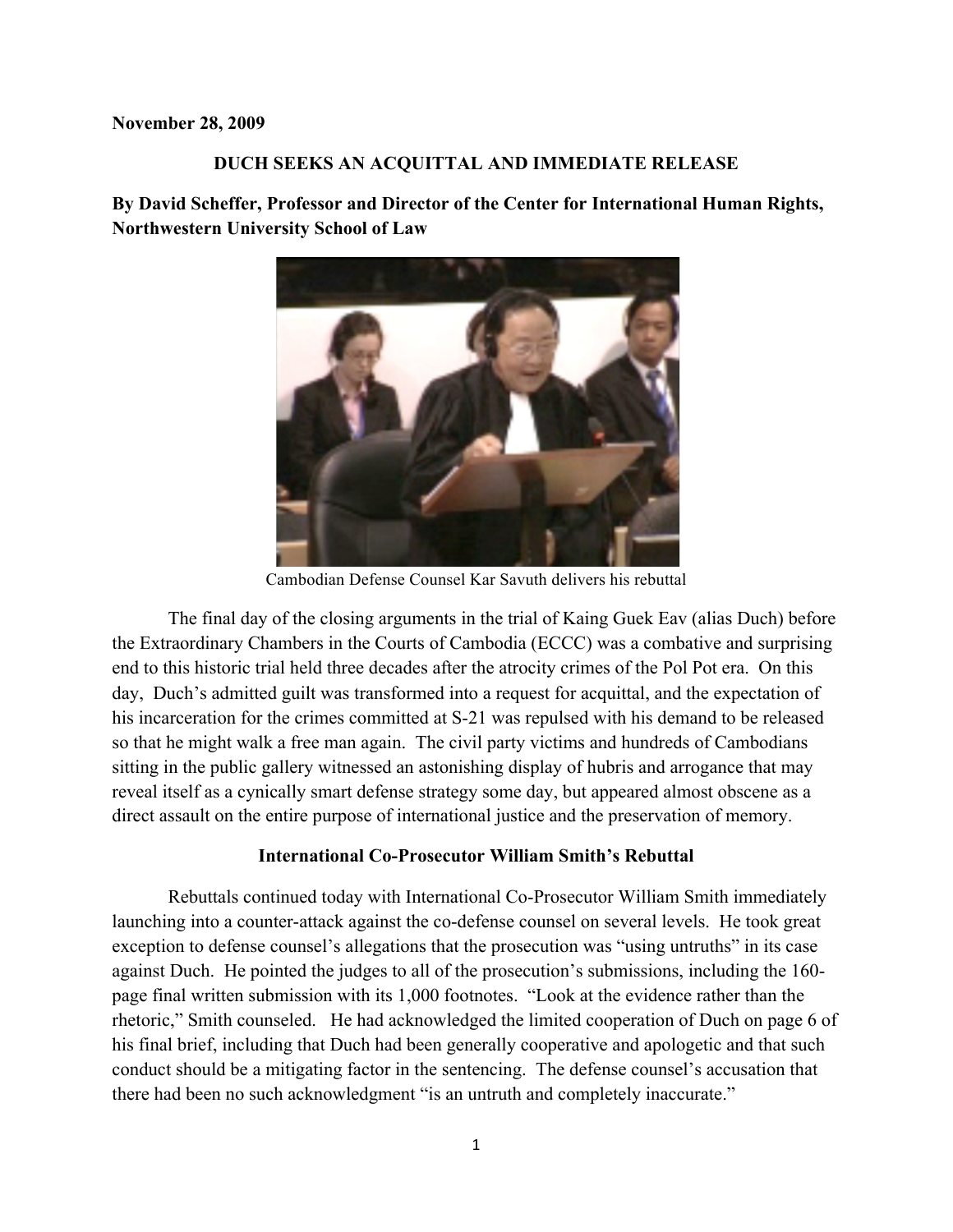Smith addressed the judges: "You have been grossly misled by defense counsel. Their brief has nothing addressing mitigating circumstances. Throughout this trial and the briefing for it, defense counsel have accepted that Duch will [essentially] plead guilty. Certainly not acquittal! But they asked for acquittal yesterday based on Duch's cooperation with authorities. This needs to be rectified. The defense is leaving its client behind and that's improper conduct. If the accused has instructed defense counsel to seek an acquittal, then he should benefit from no mitigating factors on his sentence."

Yet Smith pondered a different scenario. "I have a feeling that is not the case. I believe counsel have acted without instructions from their client. The judges should solve the problem now, today, or else the accused will be shortchanged or he will appeal the judgment and say his counsel did not act on his instructions and then we will go through this all over again….What has Duch asked for—a guilty plea or an acquittal? Answering that question would avoid an appeal he might raise in the future."

The next step was to try to unpackage the substance of Duch's acquittal submission, if that indeed is what he has done. The defense, Smith said, claims that Duch benefits from an amnesty, does not fall under the jurisdiction of national crimes, is free of any evidence of grave breaches of the Geneva Conventions, and enjoys a full defense because he obeyed superior orders. International defense counsel François Roux admitted that things had changed on Thursday and that his client was pleading "not guilty," and then he sought mitigation! What seems clear is that they were asking for an acquittal, but were counsel acting on instructions after months of representations of expression of guilt for the crimes of S-21? "This would be unacceptable in any court," Smith protested.

Smith then addressed some of the particular points raised by defense counsel the day before. He said that the 1994 amnesty law did not apply as the ECCC Law effectively withdrew it and even if it had not done so, the amnesty law still does not apply to this defendant. Further, defense counsel's sudden submission of this argument is 1.5 years late, as it should have been filed in accordance with the procedures set forth in Internal Rule 89. In addition, Article 29 of the ECCC Law clearly states that superior orders are no defense and that reflects well-established international jurisprudence on crimes against humanity and war crimes.

# **Karim Khan Intervenes**

After Smith sat down, Civil Party Group I lawyer Karim A.A. Khan jumped up and asked the judges to act upon Smith's request for instructions from Duch as to which plea he seeks to enter. They should ask Duch immediately so that the co-prosecutors can react to whatever Duch's instructions prove to be. He was met with stony silence from the bench and Cambodian co-prosecutor Chea Leang was invited to continue the prosecution's rebuttal statement. Khan sat upright for several minutes awaiting some response to his request, but that would not come until later in the morning's proceedings.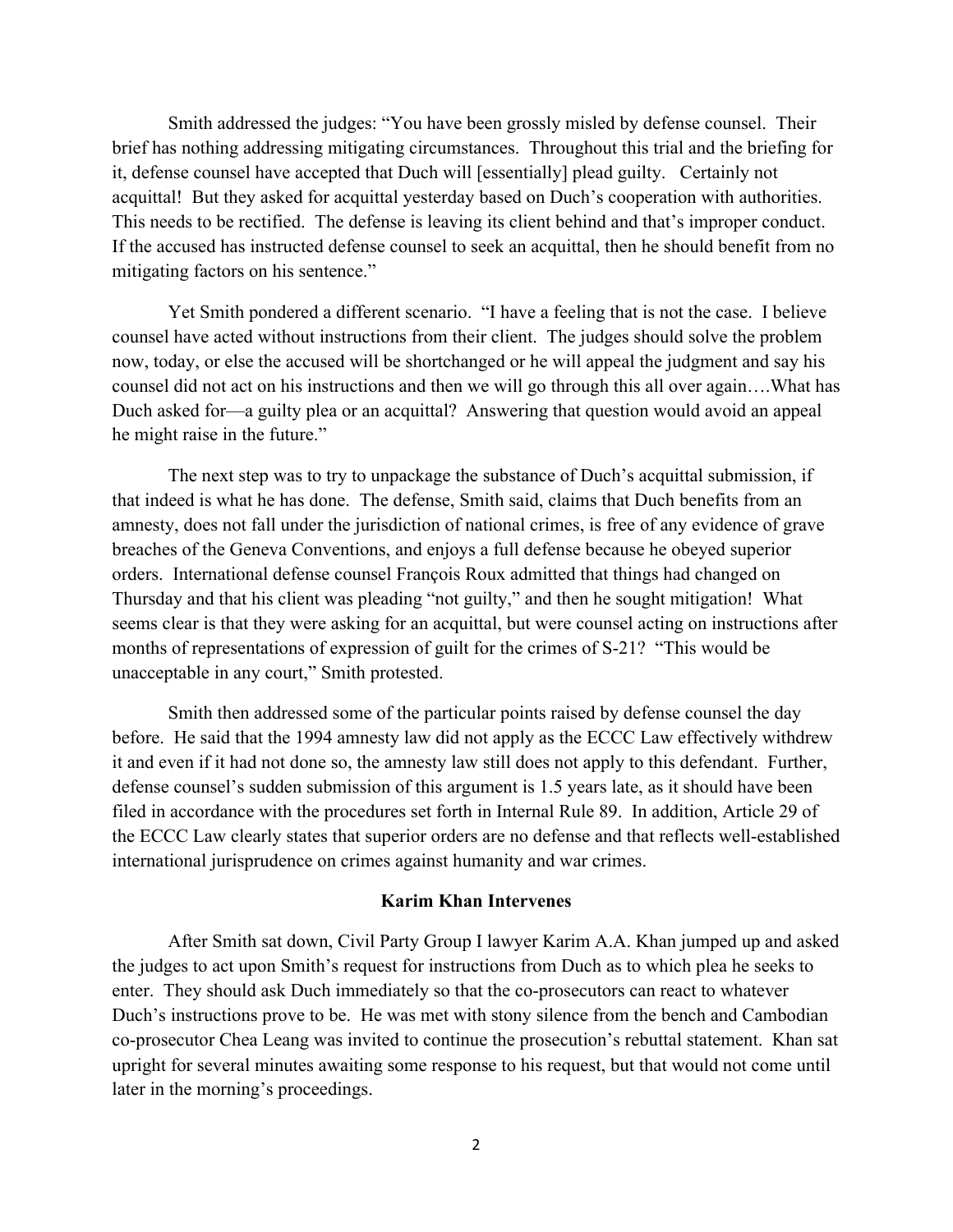#### **Cambodian Co-Prosecutor Chea Leang's Rebuttal**

Chea Leang opened by saying that the defense should not be seeking revenge, but justice in its task before the court. "Did crimes exist at S-21, and who is responsible for them?" The defense failed to bring forward exculpatory evidence regarding its client and those crimes. She repeated Smith's point: "Is it the defense counsels' request to reduce Duch's sentence or to acquit him?" She said the time had already elapsed to raise the issues presented by the defense counsel yesterday. Chea Leang argued that Duch indeed is among those "most responsible" for the crimes falling within the jurisdiction of the court and that the extension of the statute of limitations for offenses under the 1956 Penal Code was entirely legitimate. This is because the crimes of homicide and torture under the 1956 Penal Code clearly existed at the time of S-21. The principle of legality thus was not violated by act of the National Assembly to extend the statute of limitations for such crimes an additional 30 years. In fact, the Constitutional Council had examined the issue in 2001 and rendered two decisions that validated the extension of the statute of limitations, and there is no appeal from the Council's final decision. The crimes themselves were not altered in any way. Enforcement of the ECCC Law does this violate the principle of non-retroactivity. Duch should have known that the murder and torture of more than 12,000 detainees were criminal acts. In fact, he made clear in earlier testimony that he knew the illegality of the regime. Finally, the Pre-Trial Chamber had already ruled on the inclusion of murder and torture under the 1956 Penal Code in Article 3 of the ECCC Law.

Chea Leang described as making no sense the defense counsel's major argument that Duch was being made a scapegoat for the crimes of others. She cited the *Lubanga* trial at the International Criminal Court. When Lubanga surrendered to the ICC, he also was accused of being a scapegoat defendant, a charge quickly rebutted there. Here, the Trial Chamber only looks at the facts of S-21 and not all crimes committed in Democratic Kampuchea. The crimes of S-21 have been well listed, she said, and substantiated by ample evidence. In fact, "he already plead guilty for the crimes!"

Duch was among the most senior and responsible people in the Pol Pot regime, Chea Leang continued. He was responsible for torture and executions. S-21 was the main security prison in the entire country and it operated with direct connection to the Standing Committee. The aim of S-21 was to purge enemies of the regime, the internal staff and members of the Communist Party of Kampuchea, through arrest, detention, torture, and death of the detainees. Duch ordered arrests and executions. He had the authority to make arrests, which he carried out in person at times. He received prisoners from all regime ministries and used great skill at arresting individuals. "Duch was the real criminal," Chea Leang said. "*He* was behind the crimes. *He* was the secretary of S-21 and guided the whole function of the center. *He* was the most senior among others 'most responsible.'"

Chea Leang continued that Duch knew of the existence of an armed conflict with Vietnam prior to 15 August 1977. Duch knew that Son Sen had to go to the battlefield prior to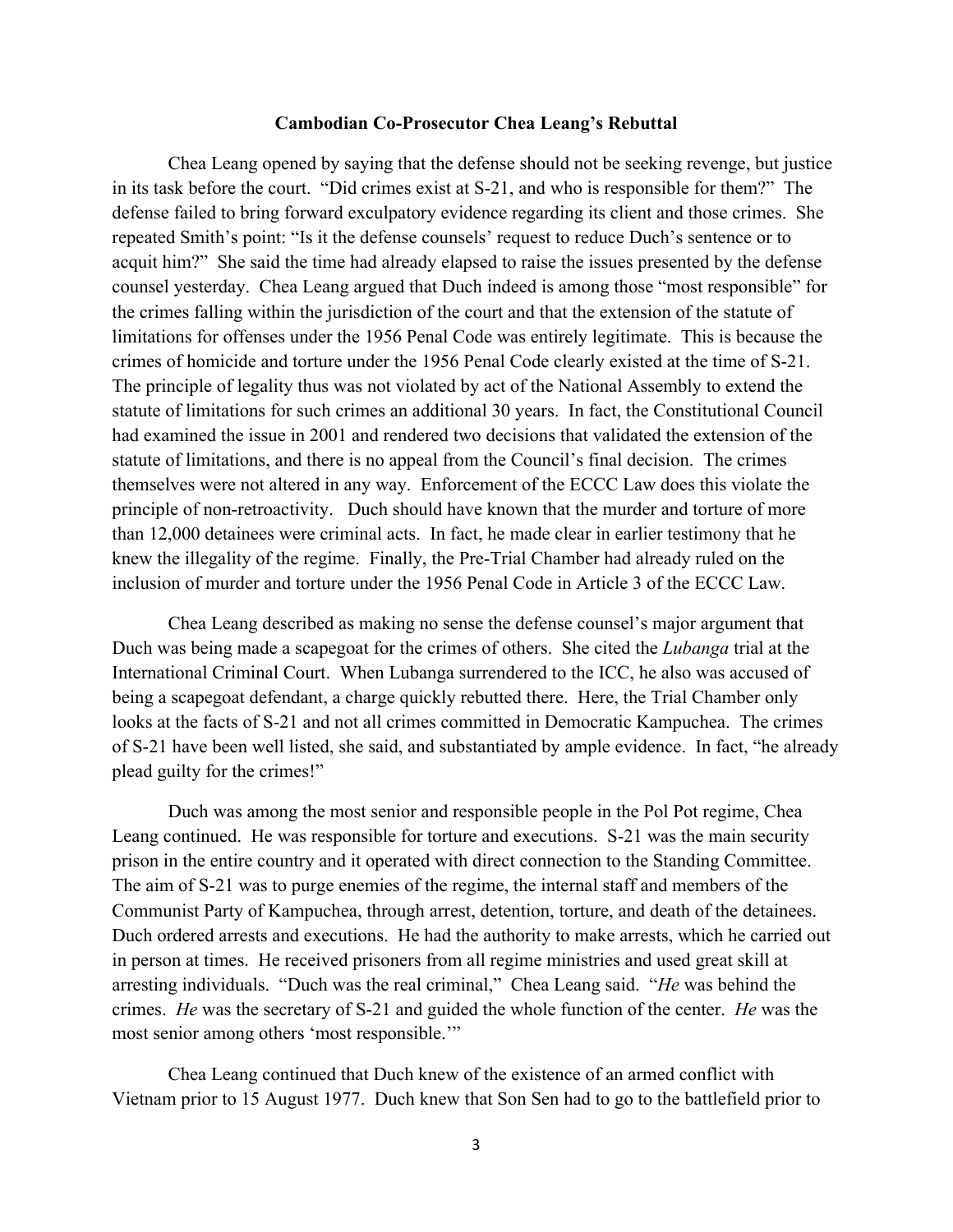that date. In fact, Son Sen briefed Duch about the conflict. Also, through arrests of Vietnamese and their interrogation he would have become aware of the conflict.

Duch was not genuine in his expression of remorse, she said. But he cooperated with the Trial Chamber and made statements that he is responsible for all crimes in both the legal and emotional context. If Duch would only keep cooperating and expressing genuine remorse, the victims probably would accept his apologies. But that had not happened.

## **Smith Rises Again**

William Smith rose again to deliver the final component of the co-prosecutors' rebuttal. He returned to the vexing issue of the day. "The defense seeks an acquittal. If Duch is not acquitted, then they want a penalty ranging from 17 to 20 years. Bearing in mind the huge scale of crimes, the defense strategy represents completely and utterly inadequate responsibility for the crimes. It does not reflect what international law requires for crimes of such large magnitude."

Smith then sought to distinguish the trial of Dragan Obrenović before the International Criminal Tribunal for the Former Yugoslavia (ICTY) and the Duch trial, in response to International defense counsel Roux's efforts to draw a useful comparison from it the day before. "I worked there [at the ICTY]," Smith reminded everyone. "Obrenović is completely different from the case against the accused. Obrenović was a military officer of good character before the war. Duch had been at his business [of torture and executions] for years. He said as early as 1971, 'I cannot stand duplicity and I beat them to death.' In contrast Orbrenović acted over a three-day period in 1995 at Srebrenica. He essentially played a passive role in allowing his men to be part of an operation of mass murder. But when the ICTY investigation began, he cooperated fully, allowing investigators into his office. For Duch, the crimes at S-21 last for 3.5 years with more than 12,000 deaths. He cannot be compared at all to Orbrenović. Rather, this Trial Chamber should give Duch triple the sentence Orbrenović received!"

As for the Albert Speer defense delivered by Roux on Thursday, Smith said that Duch loyally implemented the Pol Pot regime's policies. Speer was quite different. He had a conscience and actually ordered people not to commit these types of crimes. Speer was one of the few men to tell Hitler that his regime was ending. He deliberately sabotaged the government at great personal risk. Duch knew that 90 percent of his victims were innocent. Duch admitted to his guilt but did not provide evidence that he avoided orders. Was he a small cog? Did he have to commit all the crimes? Could he have minimized the pain and suffering of his victims? Duch testified that he trained interrogators and dared them to be cruel. The terror he inflicted at S-21 multiplied throughout Cambodian society with the names he extracted in the interrogations, which led to more arrests and more torture and more executions.

Smith said Duch was asked, are you the man who implemented the trust of your superiors? He said, "Yes." Smith noted that the co-prosecutors gave Duch the opportunity two days ago to really apologize. Apart from seeking acquittal, he has had his international counsel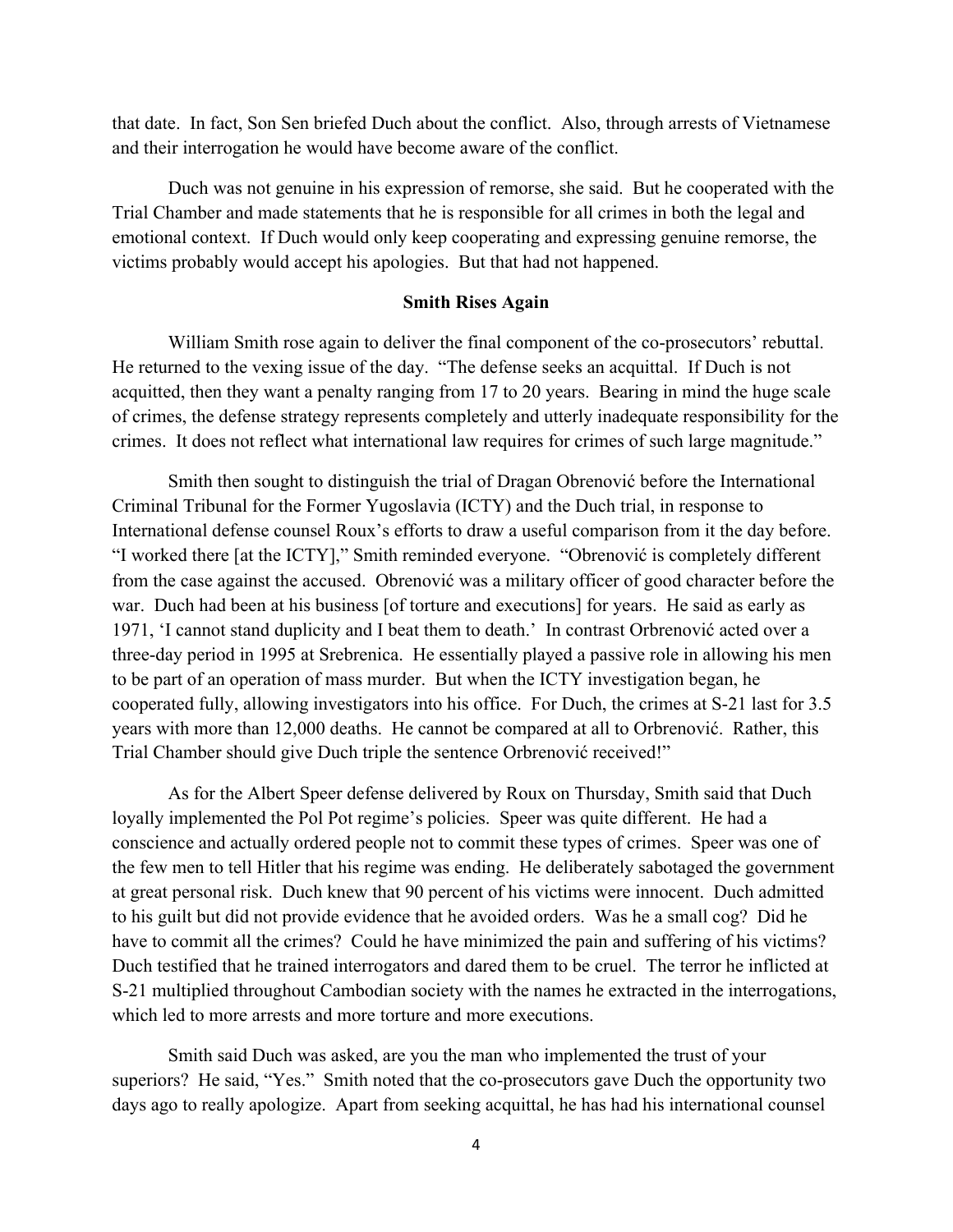say he was the small cog in the machine. But it was Duch who proposed torture and proposed arrests to his superiors. He chose not to take the opportunity to back off. But what really undermines his case, Smith contended, was his close and adulatory relationship with Son Sen. Duch told the court, "This is the question I have been waiting for. I had the utmost respect and faithfulness in Son Sen." Son Sen brought him up through M-13 and S-21. And Duch stayed with him for 15 years after the collapse of the Pol Pot regime.

Smith uncharacterically became agitated. "What?! He's got to be joking. If not, that proves that this is just a complete lie. He comes to court but he is not facing up to what he was! Maybe in a final statement, he will turn to the civil parties and say, 'I believed in the CPK; I believed it was a means to an end.' How can you be proud of a boss who told you to torture and kill for years?!"

Smith continued, "This case is about 12,000 people brutally tortured and murdered. It cannot go to a light sentence. You must give him a 40-year sentence." He noted the wishes of the civil parties for a life sentence. He explained that the court must reduce the sentence due to Duch's prior unlawful detention in the military court. It must be a sentence the court can be proud of. Smith concluded, "In respect for the victims, for the Cambodian people, and for no peace without justice, remember the victims and send a strong message to Cambodia." Smith then sat down.

The Trial Chamber president, Nil Nonn, referenced Smith's request for clarification of the defense plea and whether defense counsel were acting on the defendant's instructions. He asked the accused whether he wishes to make final remarks and if so, the court would reserve time for him. Since the chamber was not yet clear about the inconsistent defense counsel statements, the judges expect that the matter be clarified in the defense rebuttal.

## **Cambodian Defense Counsel Kar Savuth's Rebuttal**

Cambodian defense counsel Kar Savuth rose for his rebuttal argument. He said he did not challenge, but then he challenged the extension of the statute of limitations under the 1956 Penal Code for an additional 30 years. He emphasized that the statute expired in 1989. "This is like a person dying and then resurrecting a dead body—that is impossible." He delivered a somewhat convoluted explanation of his objection to the extension, drawing upon various sources including the 1971 Paris Peace Accords.

Savuth returned to his earlier theme of comparative injustice, namely that chairmen of the 195 other prison centers in Cambodia during the Pol Pot regime have not been brought to justice. More people died in some of the other facilities. "Why is S-21 the primary target of the prosecution?" he asked. While Son Sen oversaw S-21, other members of the Standing Committee supervised other prisons. "We reject that S-21 was unique," he declared. He said the aim should not be to find justice for the CPK cadre who were "smashed" at S-21, but the prosecution should find justice for the innocent victims at the other prisons.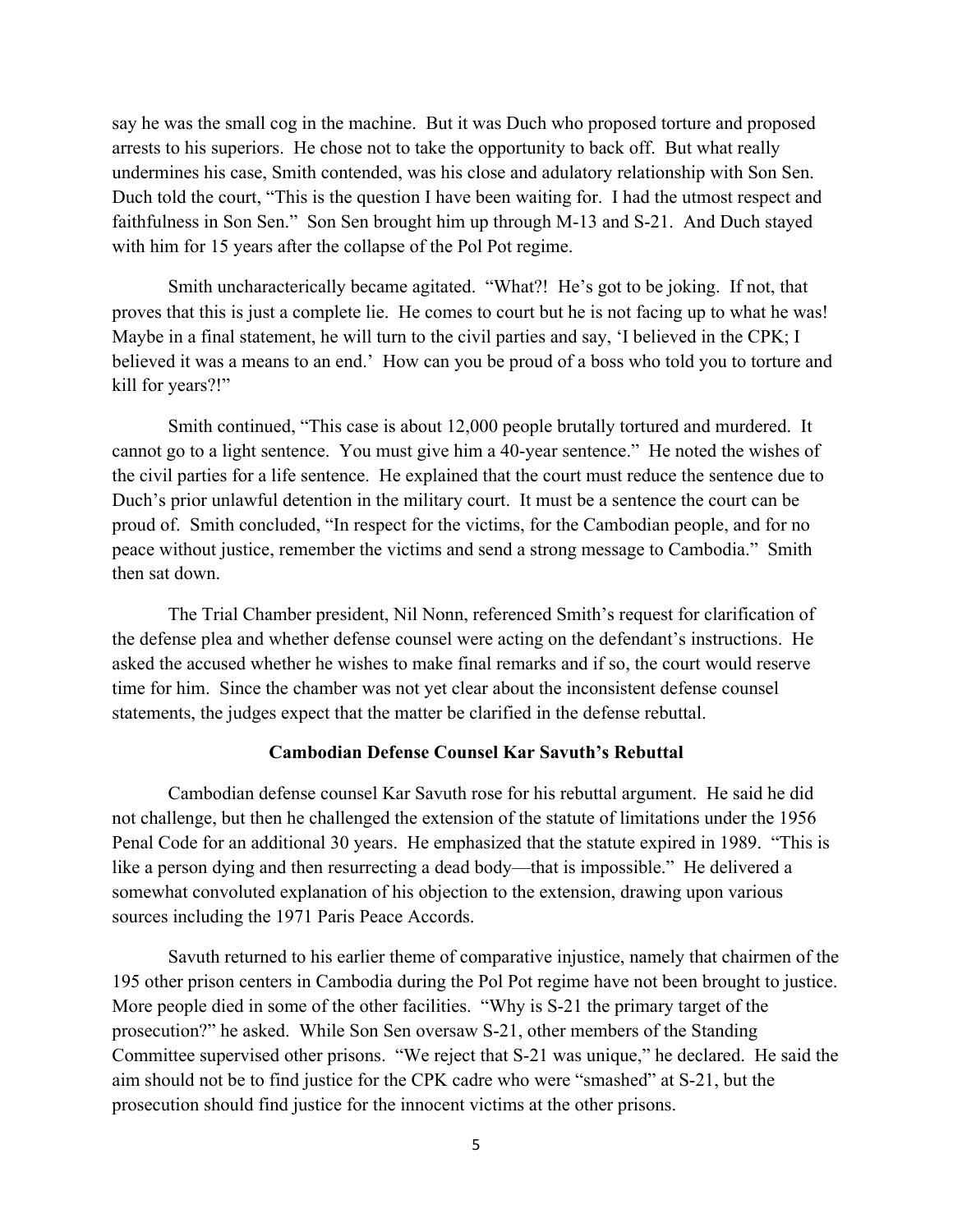Savuth said that the defense acknowledges that crimes were committed at S-21. The accused has confirmed that, he said. But who is responsible for those crimes? "The CPK is solely responsible for such crimes," Savuth declared. The CPK was behind all orders for execution. Duch did not order the crimes, he said. He said Duch was a scapegoat. Duch had been imprisoned for ten years and other prison chairmen had not been imprisoned at all. "So let my client go home. Release him and let him go home!"

### **International Defense Counsel François Roux's Rebuttal**

International defense counsel Roux continued the rebuttal at this point. He lit into Smith: "You challenged my words of yesterday." Roux then sought to downplay Smith's point that the prosecution indeed had acknowledged Duch's own statements of responsibility and his cooperation with the court. Roux essentially argued that the prosecution's acknowledgement was not sufficient. He also defended the brevity of his 16-page brief. "The defense tried to convert into a legal framework what the defendant has said since 1999, that he acknowledges the crimes he committed. Duch said, 'I acknowledge my crimes. I apologize to the victims. I am also morally responsible for all crimes in Cambodia by the CPK because I am a member of the party."

Roux challenged Smith's effort to distinguish the Ordemoviç case at the ICTY. "The people massacred in three days were massacred due to Ordemoviç, whereas all of them should have been protected by him." Roux raised the Albert Speer defense, and said that while he prevented Hitler in part from pursuing a scorched earth policy, Speer had much higher responsibility in Nazi Germany than did Duch in the Pol Pot regime. "Speer's crimes were a thousand times more serious," Roux said. Despite the severity of those crimes, the Nuremberg Tribunal took into account Speer's admission of guilt. How can the prosecution here say that Duch instituted a reign of terror in Cambodia? Roux argued that although 12,380 persons died at S-21, and the prosecution accuses Duch of those deaths, those deaths did not cause a period of terror to operate throughout Cambodia.

Regarding Duch's relationship with Son Sen, Roux said that to have faith in him means Duch understood who Son Sen was. It is Son Sen who should have been brought to this court, Roux claimed. [Of course, he knew Son Sen was dead.] Son Sen was the CPK and Duch followed the orders of the CPK. Duch is a tragedy, Roux said, "Yes, indeed, a tragedy."

Then Roux launched a new argument. "If Duch had resigned at S-21, do you believe S-21 would have gone on? Yes. It would have been a killing machine in the hands of Son Sen. Duch got lost—he believed in the revolution and that it was good for his people."

Roux noted that the co-prosecutors acknowledged that there were mitigating circumstances. Duch must benefit from mitigating circumstance, Roux claimed. First, regarding duress and superior orders: Duch did not escape from the system. Everyone received orders from their superiors and passed those orders on to their subordinates. The 30 March 1976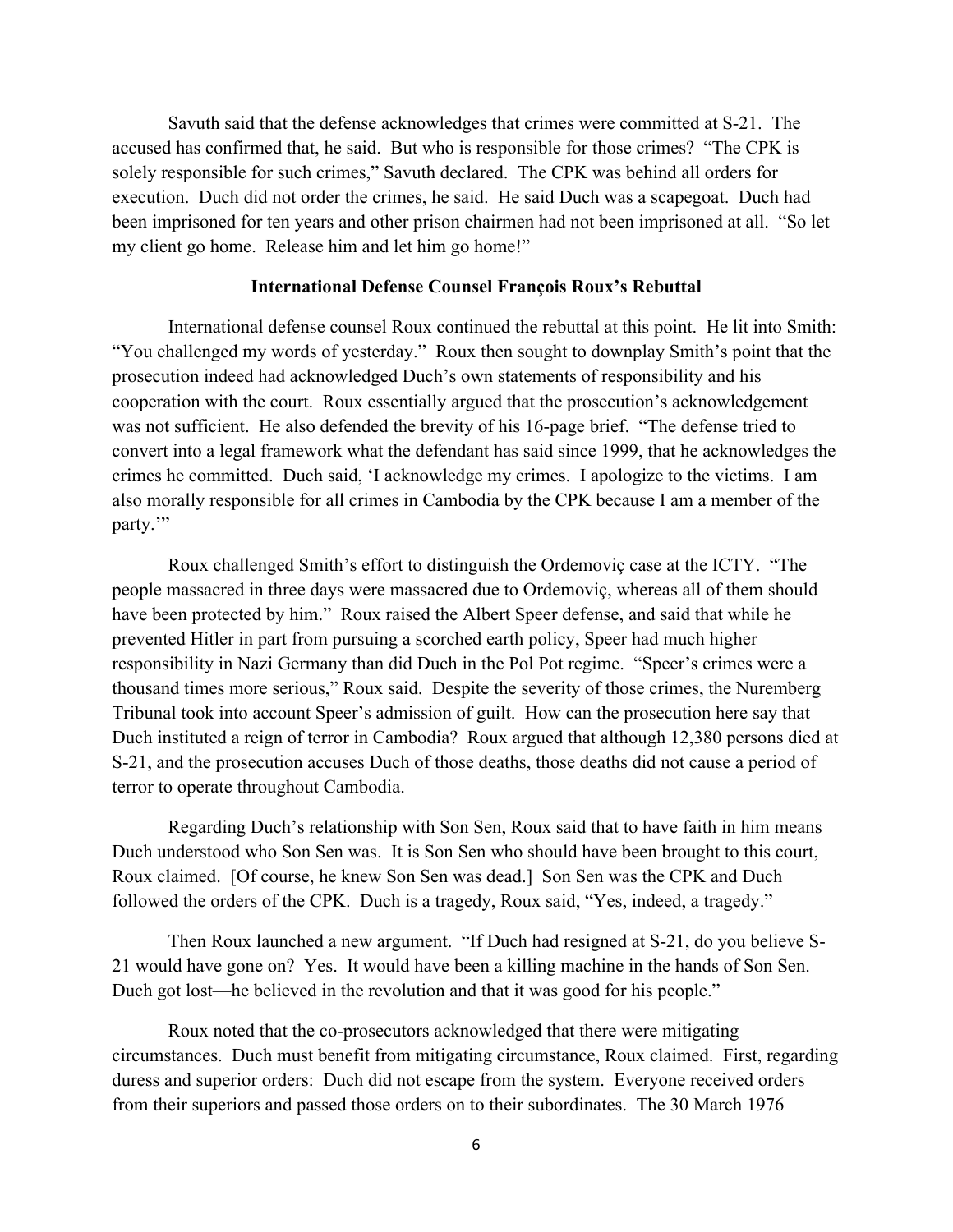decision defined the whole policy of the elimination of the enemies of the revolution. The Standing Committee made such decisions, not Duch. It was impossible to escape. Second, the co-prosecutors do not challenge Duch's cooperation. Third, Duch has shown remorse and contrition several times, and he asks that the door be kept open for more contrition. Fourth, one must consider his personality. Fifth, there is the issue of what the psychiatrists determined about him. Over the course of the year, they witnessed a change in his psychological development. Was Duch dehumanized during the Pol Pot regime? Before dehumanizing their victims, the executioners dehumanize themselves, Roux noted. "No one is born an executioner, one becomes so."

Roux noted New Zealand's sentencing law, which requires taking into account all restorative aspects of justice: apologies, contrition, and the character of the accused. There is no justice, Roux said, if the only purpose of the sentence is to punish. The sentence will never repair the suffering of the victims, he continued. But do not follow an eye for an eye, a tooth for a tooth. We pleaded that the Trial Chamber take into account Cambodia's forthcoming new penal code and the reparation that Duch is entitled to for the violation of his rights—the unlawful imprisonment in the military court. "There are many people more responsible than Duch who will never be prosecuted. He's already spent ten years in detention. You cannot draw a parallel with other prison chiefs and senior leaders who have not been prosecuted," Roux said.

Roux emphasized that the 1994 amnesty law ended the civil war and was designed to make peace with enemies. He asked the court to take that into account and not turn Duch into a scapegoat. He reminded them that he had declared "Duch" dead on Thursday in his closing argument. Duch is dead and the court now faces again the former math teacher, Roux claimed.

# **Smith and Roux Lock Horns**

Smith rose at the end of Roux's rebuttal. "Maybe this was an oversight, but the defense have evaded your question on the change of the defendant's plea," Smith said. He continued: "Is the defendant seeking a mitigated sentence or an acquittal? Why is the defense running these two defenses at the same moment? What is the basis for an acquittal? There will be no relief for the victims if the accused is generally accountable but not legally accountable. Because of this evasion, the better course is to ask the accused if he instructed counsel on two grounds that are not real cooperation or remorse. If his request is for an acquittal, that undermines his pleas of remorse and invites a longer sentence. If his counsel are not following his instructions, the court is exposed to the possibility of an appeal by Duch over the fact that counsel did not comply with his instructions."

Roux objected to Smith rising as there was no provision in the Internal Rules for a rebuttal to the defense counsel's rebuttal. Then Roux turned particularly caustic and almost insulting. He said the co-prosecutor "must not have been listening to us. The word 'acquittal' was not used this morning. Both defense lawyers urged mitigation and that he be freed as soon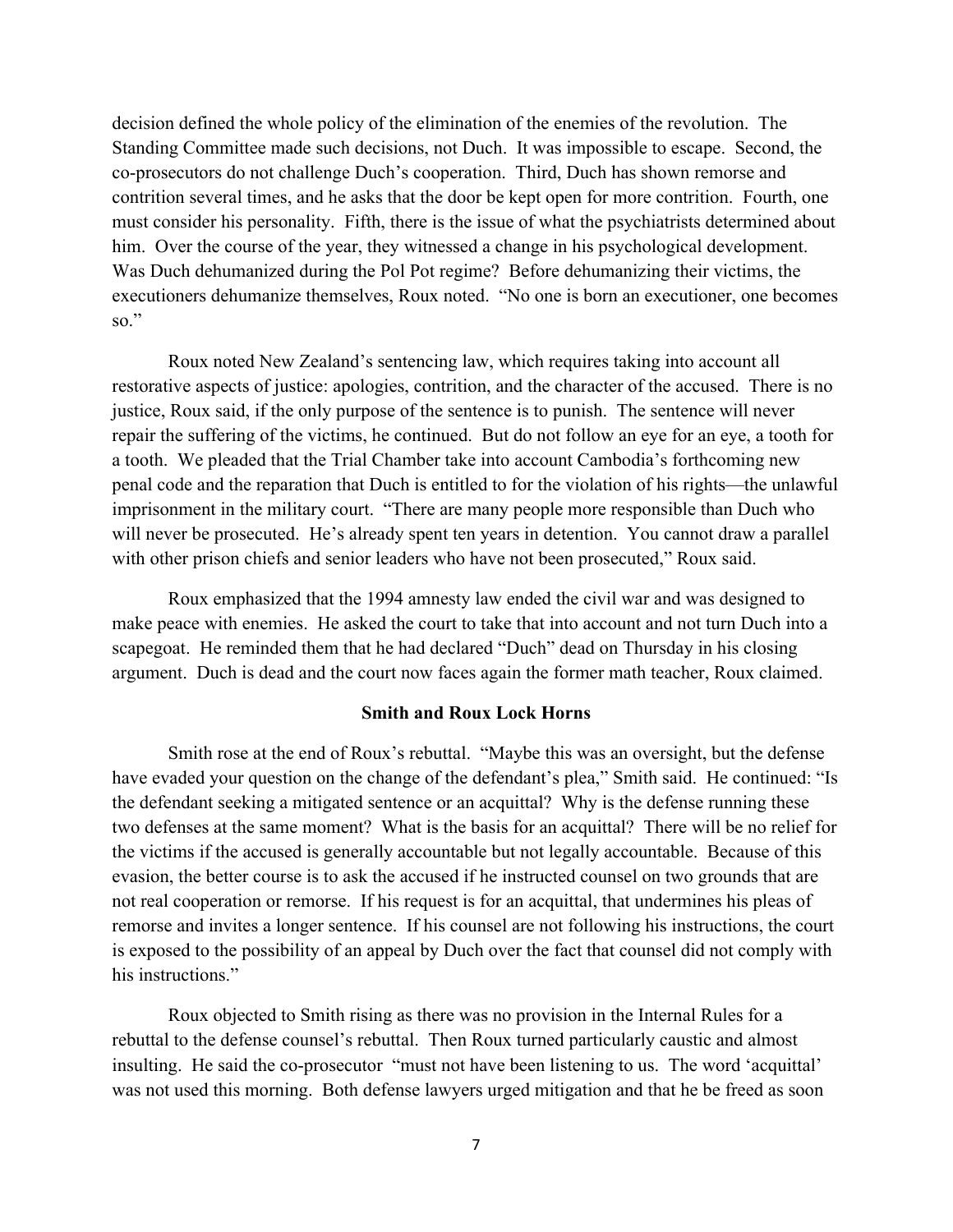as possible. He should be freed after being imprisoned for ten years and after having acknowledged the crimes." However, the judges remained confused and Roux would soon be contradicted by his co-counsel for the defense, Kar Savuth.

## **The End Game with Duch**

High drama continued in the courtroom. The judges consulted among themselves. President Nil Nonn finally asked, "Does the defendant wish to speak? There have been some doubts in comments by counsel for the accused. The Chamber expected the defense to clarify its position. Our question was not well answered yet. The Chamber and the public have observed good memory of the accused in the proceedings. We wish to hear the personal position of the accused."

Duch rose to speak. He said the following: "I am most grateful for the opportunity to make my last words. I have worked in a spirit of cooperation with the court. Since my arrest on 8 May 1999, to the military court, I had been determined to report to the court sincerely and honestly. I have cooperated with all questions by the co-investigating judges and the coprosecutors. I fully responded to questions in these proceedings. The proof is in the transcripts. In paragraph 86 of my submission, I take into account the crimes at S-21 and won't talk more about them. I request the Chamber consider what I said. My 33-page document is just a fraction of the information I have provided. I have fully cooperated with all levels of the court.

"I have expressed my apologies and my guilty admission. This court has jurisdiction from 17 April 1975 to January 1979. M-13 was also discussed and I responded to questions about M-13. I also was asked about events after 1979. I have never forgotten about the one million souls that perished, including those of my relatives. But all of the crimes were committed by the CP. I, as a member of the party, acknowledge and apologize. Pol Pot relied heavily on the party and I was a party member.

"I don't challenge the number of 12,380 deaths at S-21. I am responsible for crimes without any denial. I'm responsible for crimes as part of a criminal party [CPK]. I acknowledge that these people died at S-21. My deputy, Hor, was in charge of executions. I did not want him to bear responsibility. I have learned from the psychiatrists that I need to be restored into the ambit of humankind."

Duch then went on to claim he was not part of the senior leadership of the Khmer Rouge and pointed to only six individuals from the Standing Committee as meeting that standard. He then said that no one could violate the party line. Pol Pot was the secretary in charge of the party. The secretaries of the zones had the authority to "smash." If they violated the spirit of the collective, Duch said, they also had to be "smashed." The purpose of the ECCC Law is to bring senior Khmer Rouge leaders to justice and that would find justice for everyone in the country and achieve national reconciliation.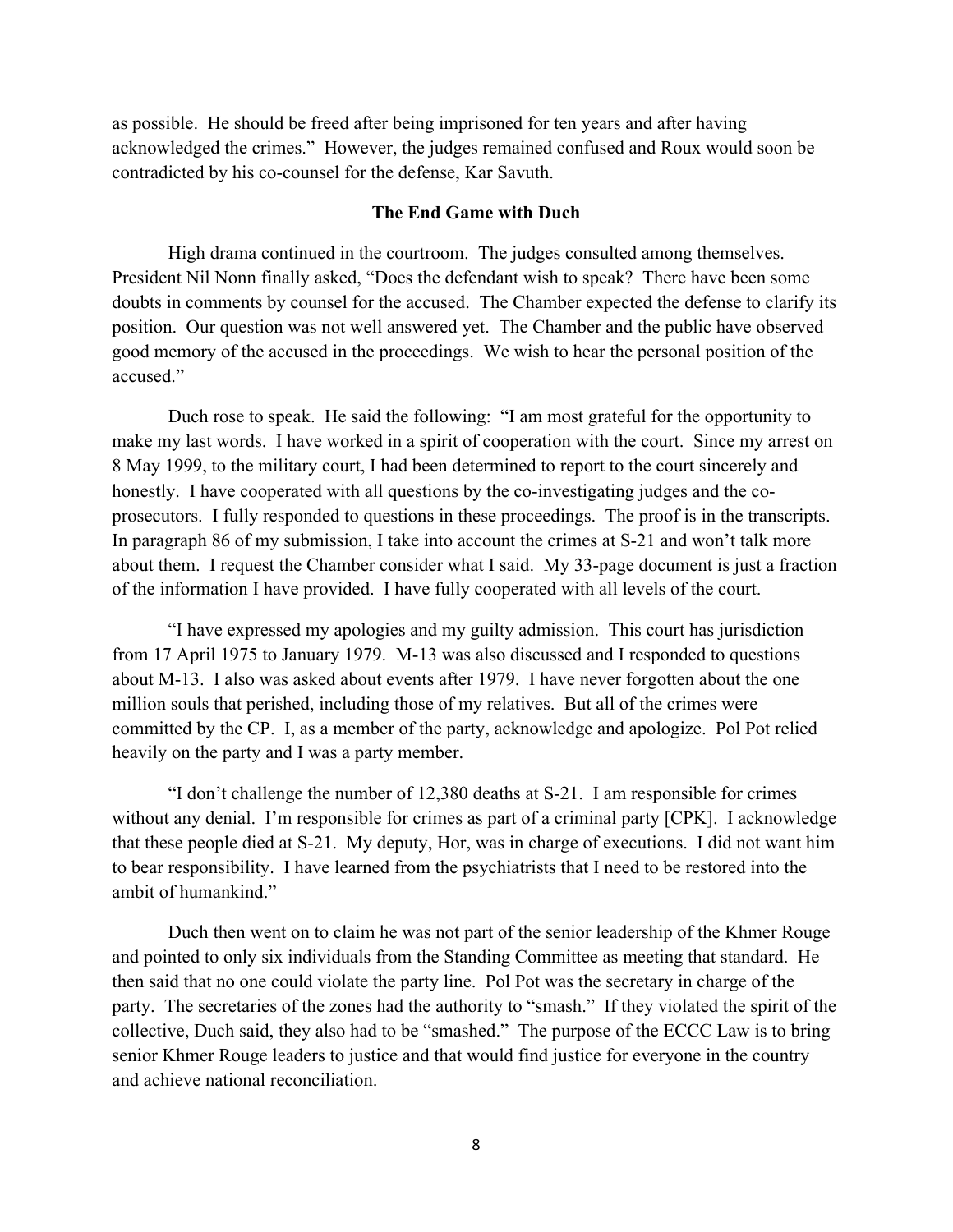But Duch continued: "I never challenged the crimes at S-21. I have served for ten years, six months, and 18 days. I do not challenge my detention as illegal. I leave to the court to determine illegality. I ask the Chamber to release me."

President Nil Nonn asked the accused to rise again and said to him, "The Chamber has heard your final remarks. You asked to be released. The question now is, what made you ask for a release. Are you seeking an acquittal of all charges against you or a reduction of sentence for your cooperation and time detained since 1999? We need to be of clear mind regarding our decision.

Duch responded that, "My ability to analyze is limited to what I can report. I would like the Chamber to release me."

President Nil Nonn responded, "This development is strange at the end of the trial if compared to national practice. The defendant has pointed to his Cambodian counsel to say a few words. Perhaps he could clarify the position of the defense."

Duch said his view was consistent with Kar Savuth's so he may speak for him.

Kar Savuth rose and sought Duch's release. He reiterated some of his prior arguments about Duch not being a senior leader of the Khmer Rouge, that Son Sen had the authority to "smash" at S-21 as a member of the Standing Committee, that Duch was not among those most responsible for the crimes and that the CPK was the culprit. For those reasons, that is why the defense sought the defendant's release.

Judge Silvia Cartwright intervened with this question: "Do I infer that the defendant is seeking an acquittal?"

Savuth responded: "Release means acquittal."

President Nil Nonn declared the trial at an end and summarized some of basic information about the total of 77 days of trial proceedings. He thanked all participants, including the civil parties and victims. He said that the Trial Chamber would deliberate and prepare a final judgment. The date for delivery of the judgment cannot be scheduled due to the size of the case file and the requirement to work in three languages, he said. The judgment date will be duly announced in advance.

# **Press Conference**

At the press conference immediately following the day's proceedings, International Co-Prosecutor William Smith said that Duch had been ably represented by counsel, that this had been a fair trial, that the civil parties had been ably represented, and that the way the trial judges presided over the proceedings pointed to a fair trial. He said the co-prosecutors looked forward to the judgment. He said the co-prosecutors were surprised this week at the defense strategy.